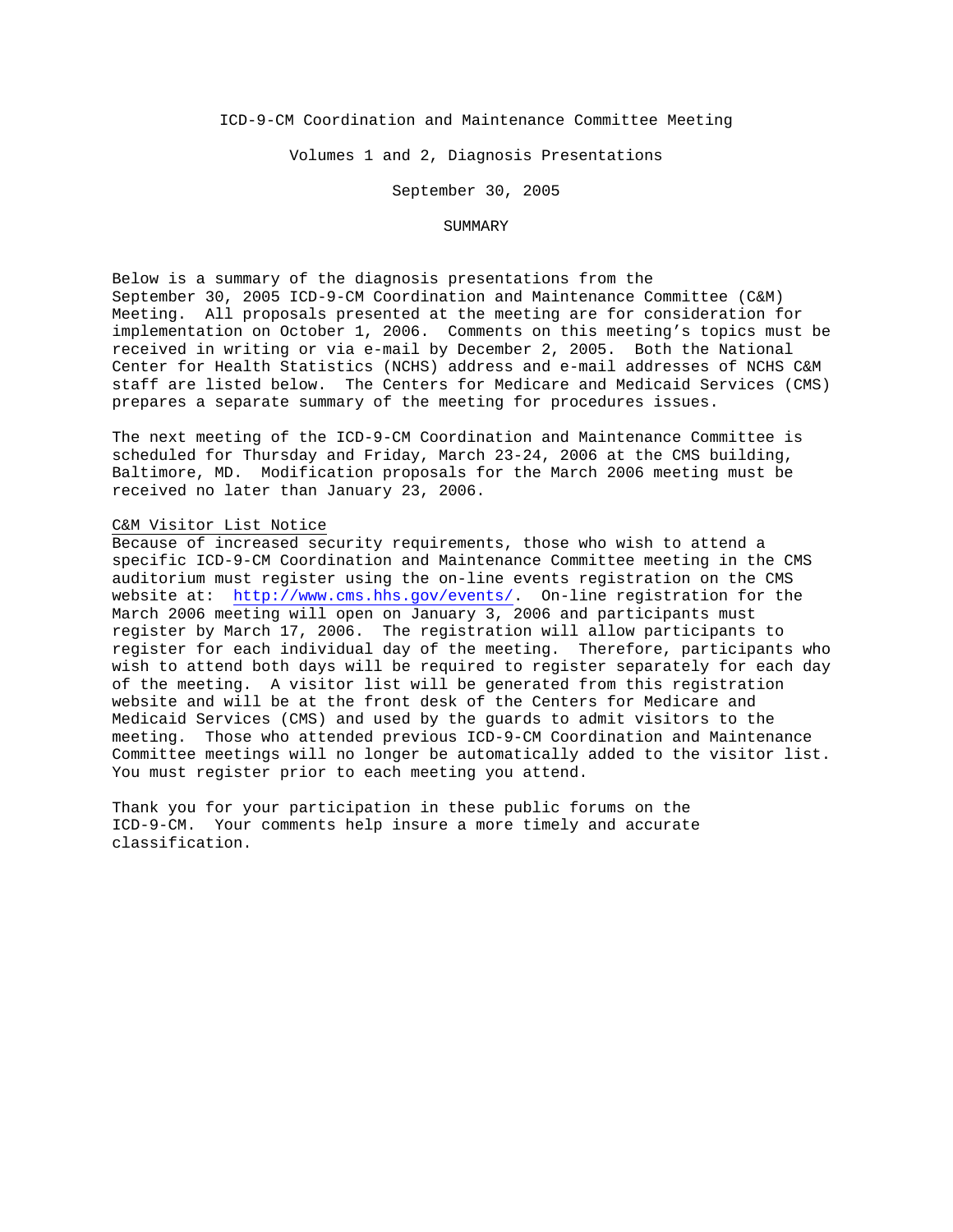| Mailing Address: | Fax: $(301)458-4022$    | National Center for Health Statistics<br>ICD-9-CM Coordination and Maintenance Committee<br>3311 Toledo Road, Room 2402<br>Hyattsville, Maryland 20782 |  |
|------------------|-------------------------|--------------------------------------------------------------------------------------------------------------------------------------------------------|--|
| Donna Pickett:   | Room 2402<br>$E$ -mail: | $(301)$ 458-4200<br>dfp4@cdc.gov                                                                                                                       |  |
| Amy Blum:        | Room 2402<br>$E$ -mail: | $(301)$ 458-4200<br>alb8@cdc.gov                                                                                                                       |  |
| David Berglund:  | Room 2402<br>$E$ -mail: | $(301)458 - 4200$<br>zhc2@cdc.gov                                                                                                                      |  |
| Lizabeth Fisher: | Room 2402<br>$E$ -mail: | $(301)458 - 4200$<br>llw4@cdc.gov                                                                                                                      |  |

NCHS Classifications of Diseases web page: <http://www.cdc.gov/nchs/icd9.htm>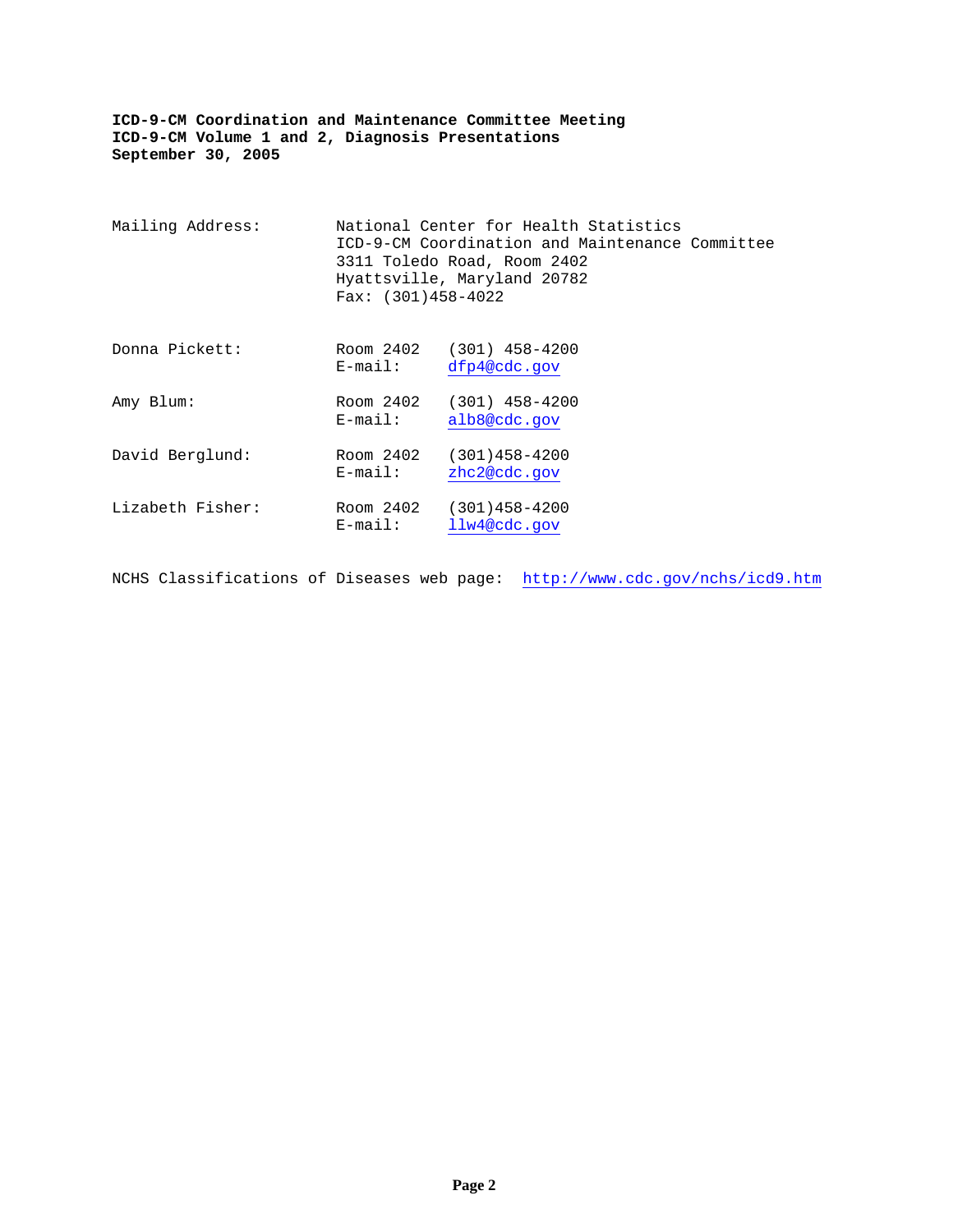#### Welcome and Announcements

Donna Pickett welcomed all in attendance to the diagnosis portion of the ICD-9-CM C&M meeting.

The time line for diagnosis changes, included in the proposal packet, was reviewed. Important dates of note are December 2, 2005, the deadline for comments on proposals presented at this meeting. It was strongly recommended, to ensure timely delivery, that they be submitted via email or express mail. Proposals for consideration at the March 24, 2006 meeting must be received by January 23, 2006.

A summary of this meeting, as well as related presentations and statements will be posted to the NCHS Classifications of Diseases and Functioning & Disability web site within a couple of weeks.

Continuing Education certificates were made available at the conclusion of the meeting. There were 6 hours of continuing education awarded for the diagnosis portion of the meeting.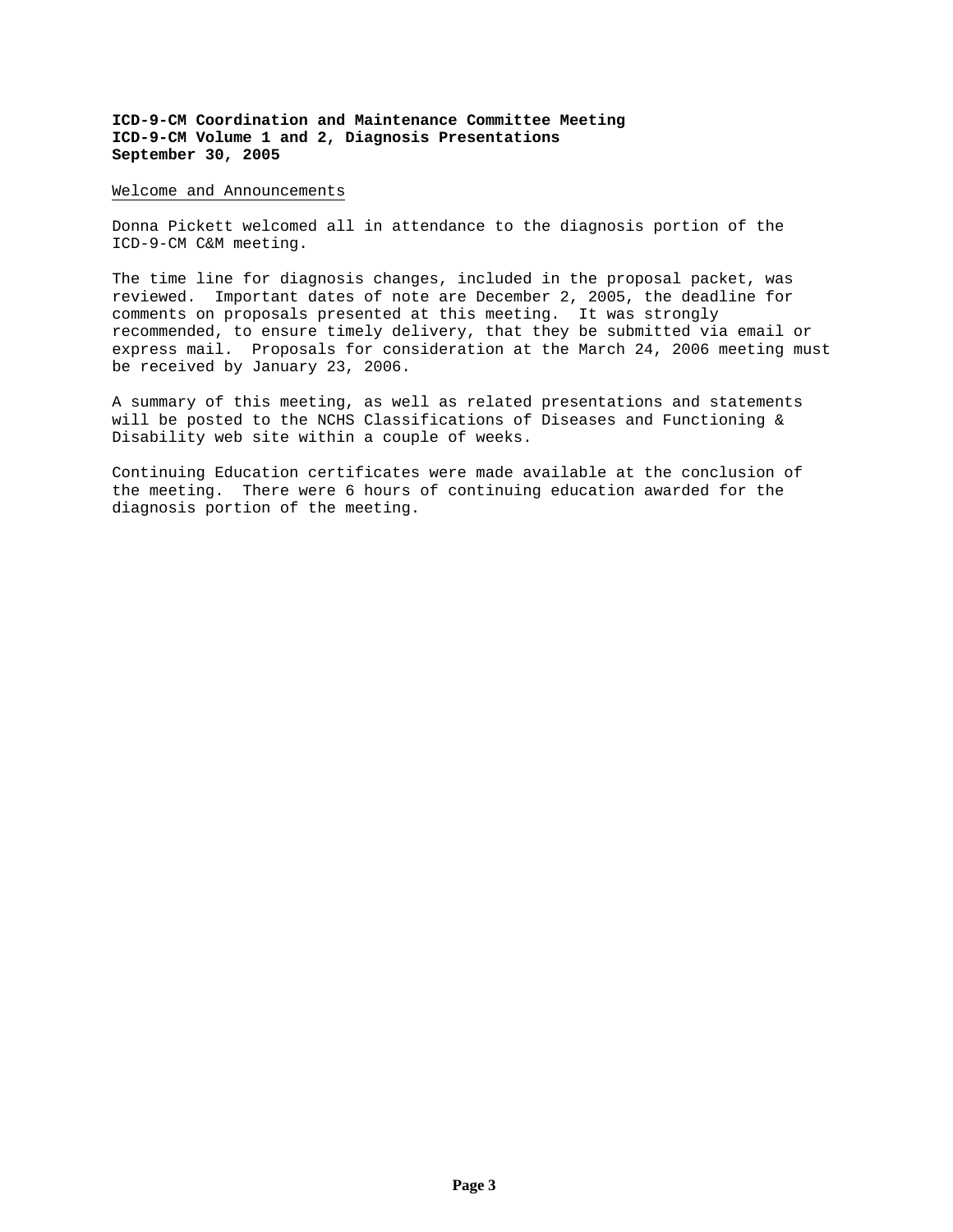SUMMARY OF COMMENTS AND DISCUSSION OF VOLUMES 1 AND 2 TOPICS The following topics were presented at the meeting. (See attached topic packet):

#### Mucositis

Patrick J. Stiff, M.D., representing Loyola University Medical Center presented a clinical overview of mucositis. His PowerPoint presentation is provided as a separate attachment to this summary. During his presentation he covered how oral mucositis differs from stomatitis. Stomatitis is a more localized, superficial inflammation, and generally less severe than oral mucositis. In oral mucositis due to antineoplastic drugs or radiation therapy, there is frequently damage to cellular DNA. He emphasized that oral mucositis is a particularly serious problem for bone marrow transplant patients. It can be serious enough to force the discontinuation of treatment. He requested that a unique ICD-9-CM code be created for oral mucositis, as well as for mucositis of all sites.

Dr. Stiff was asked if the terms stomatitis and mucositis are used interchangeably. He responded that stomatitis is an older term and that the term mucositis is the currently recognized term. He was also asked if it is possible to determine the cause of the mucositis due to the fact that it can be present in any immunocompromised patient and that there are several different types. He responded that the different types are generally drug specific, so it is usually possible to determine the cause.

Finally, Dr. Stiff was asked, based on his slide that explained the different stages of mucositis, if the codes should reflect that severity. He said that though the stage is important, due to the subjectivity of how different physicians stage patients, it would not be useful to create codes for the stages of mucositis.

Following his presentation the comments were:

- Support for the need for these codes, including a unique code for oral mucositis.
- A request not to lump oral mucositis with stomatitis.
- A suggestion to combine Option 2 codes in proposed new category 538, gastrointestinal mucositis, into one code rather than by individual sites.
- A recommendation to use Option 1 to preserve data integrity.

# Dr. Stiff's presentation is available on the NCHS Classification of Diseases web site.

## Acute and chronic gingival disease

Following the discussion of the topic Dr. Mark Reynolds, representing the requestor Delta Dental Plan Association, was asked what would the default be for plaque induced and non plaque induced as well as for acute and chronic. His response was that plaque induced and chronic would be the defaults.

#### Acute and chronic periodontal disease

NCHS staff informed the audience that the proposal as submitted by Delta Dental Plans Association had requested that current code 523.3, Acute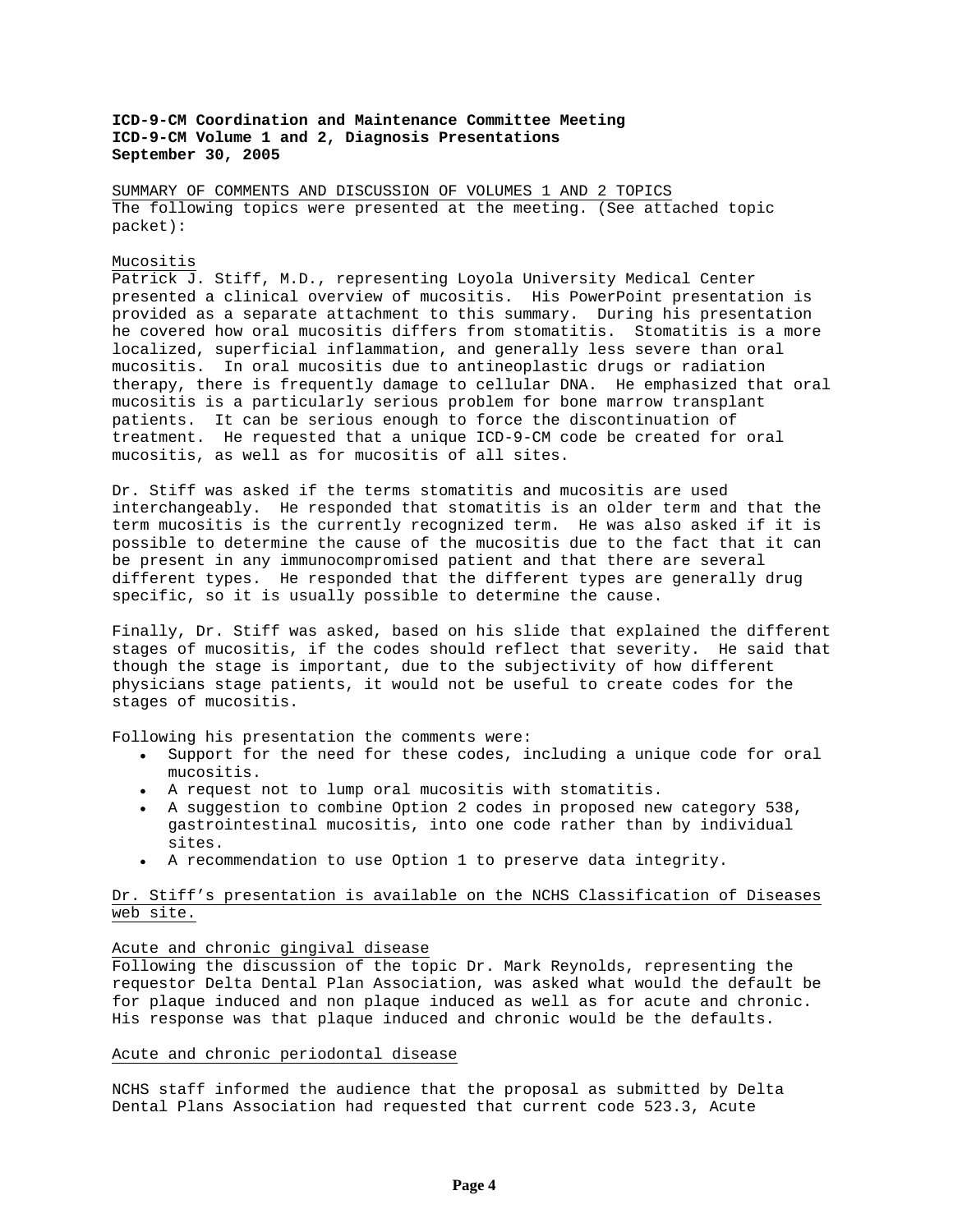periodontitis, be retitled to read "aggressive periodontitis" and that this new code be expanded for localized and generalized disease. It was explained to the audience that changing an existing code title that has been in use for so many years was not generally done for statistical integrity, but that the proposal being presented had aggressive periodontal disease as an inclusion term under the existing code.

Dr. Reynolds, representing Delta Dental Plans Association, stated they are asking that the code title and term "acute periodontitis" be retired since they do not recognize the term acute periodontitis as it is no longer used.

It was suggested by several members of the audience that the code title be modified to read "aggressive periodontitis", and that separate fifth digit codes for acute periodontitis, and localized and generalized aggressive periodontitis be proposed.

Dr. Reynolds was asked which of the codes for aggressive periodontal disease would serve as the default. He will discuss this with the American Academy of Periodontology, as this is a complex issue.

## Unsuccessful endodontic treatment

There were no questions or comments regarding this request.

## Unsatisfactory restoration

Following the presentation on this topic the following questions were asked:

- How does proposed code 525.63, Fractured restorative material without loss of material, fit with the proposed new code (presented in April 2005) for cracked tooth? Dr. Reynolds responded that two codes should be used. It was then suggested by an audience member to add code also notes at each code.
- What is the meaning of "biologically incompatible with oral health" in proposed code 525.65? Dr. Reynolds responded that this refers to unacceptable contours causing problems with brushing which can lead to development of chronic lesions and bone loss. He said that this is also referred to as unacceptable contours and unacceptable morphology.

### Severe sepsis

When beginning this presentation NCHS staff explained that the proposal was a compilation of the comments and suggestions made at the April C&M meeting, when an open discussion on sepsis and severe sepsis was held. The proposal is divided into several sections to make it easier to review, with each section to be considered independently of the others. It was emphasized to the audience that this is only a proposal and that no decisions on any other sections would be made until after the comment period.

## Comments were as follows:

Proposal 1: Instructional notes for septic shock and code 995.94 There were no questions or comments on this proposal.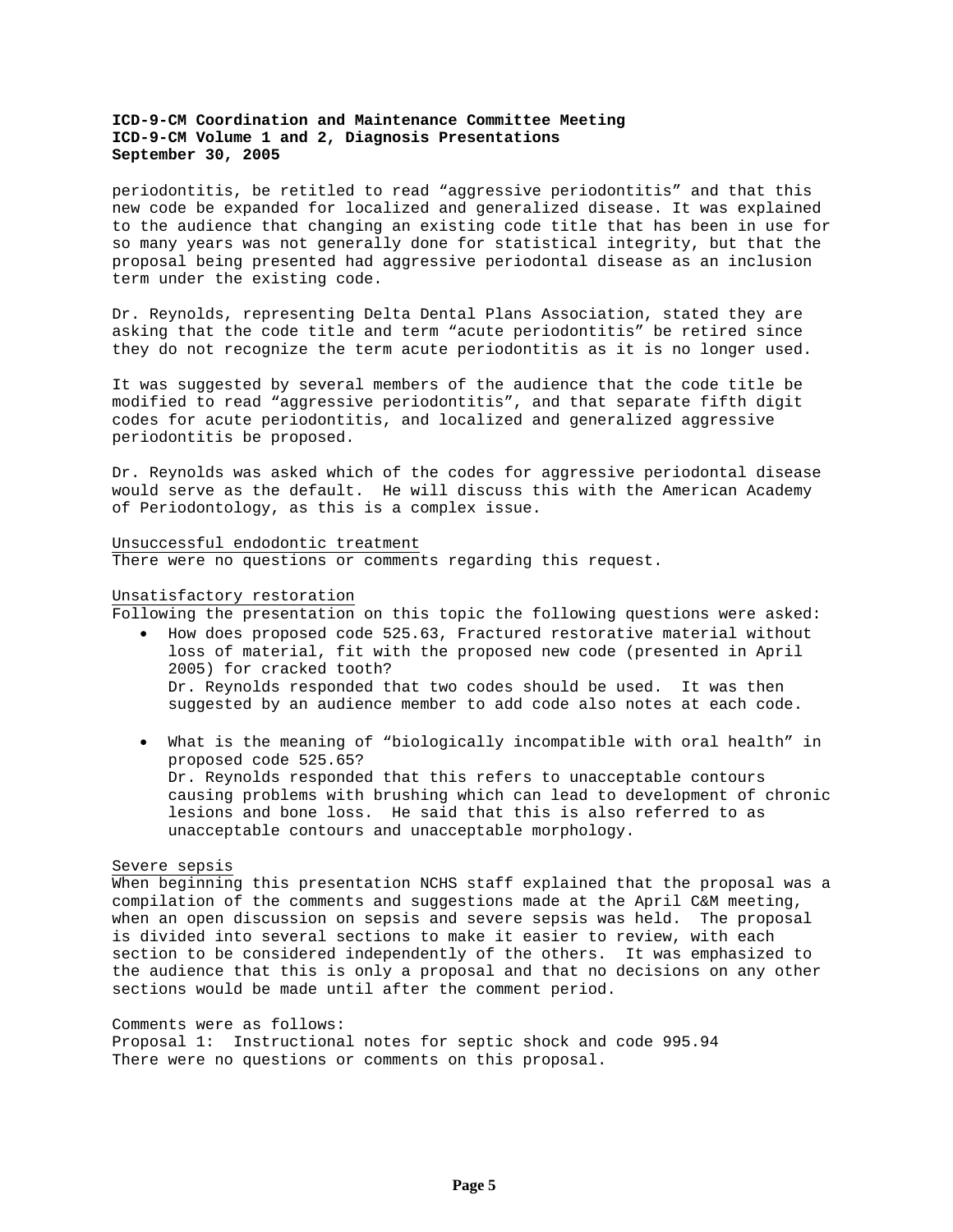Proposal 2: Code title changes for codes under subcategory 995.9

- Joe Kelly, M.D. of CMS commented that this appears to link SIRS to sepsis. He questioned the need for these codes, since SIRS can be a component of most inflammatory and traumatic conditions.
- A commenter who identified himself as an intensive care physician stated that he felt these codes were excellent and had enabled him to properly classify his severely sick patients.
- Dr. Walter Linde-Zwirble, who had made the sepsis presentation at the April C&M meeting, agreed that the codes have been very useful. He supported Proposal 2, changing the code titles for codes 995.91 and 995.92 to read sepsis and severe sepsis. He requested that the list of excluded terms under the proposed excludes note separate out each line, instead of having them combined as the proposal showed.
- Another comment was that physicians are not taught to separate SIRS from sepsis and the suggestion was to just have codes for sepsis and severe sepsis and not SIRS.

Proposal 3: Revision of current instructional notes The comments were:

- Any solutions to coding sepsis and SIRS should be straight forward and consistent.
- Expand the proposed list at code 995.93, for underlying conditions.
- Severe sepsis could be caused by trauma and coding it first should be optional.
- Proposals #2 and #3 could act together and proposal #3 does not add increased coding clarification.
- It should be considered how this proposal could impact data.

Proposal 4: Sequencing of sepsis and the underlying condition The comments were:

- Since this proposal will allow 995.9 codes to be coded first, there will be a data shift from code category 038.
- Year 2002 data showed that a code from category 038 was assigned as principal diagnosis in about 341,000 discharges. While nearly half of these were sepsis not otherwise specified, most do have some further information in the diagnosis. There were over 40,000 cases with staph aureus septicemia as principal diagnosis, and over 40,000 cases with gram negative sepsis as principal diagnosis. This information would be entirely lost in the principal diagnosis, if this were changed as shown.
- It is unclear if the statistics that reflect 038 codes having been coded as principal diagnosis reflect the true severity of patients with sepsis.
- Keep the code first note under infectious caused SIRS. Coding the underlying infection helps reflect the illness of the patient.
- For sepsis, 995.91, it would be reasonable to use the 038 code first. However, for severe sepsis, 995.92, it would be appropriate to be able to code it first.
- Code 995.91 should have its title changed to sepsis.
- These changes are good for quality improvement and resource management of treatment for this disease.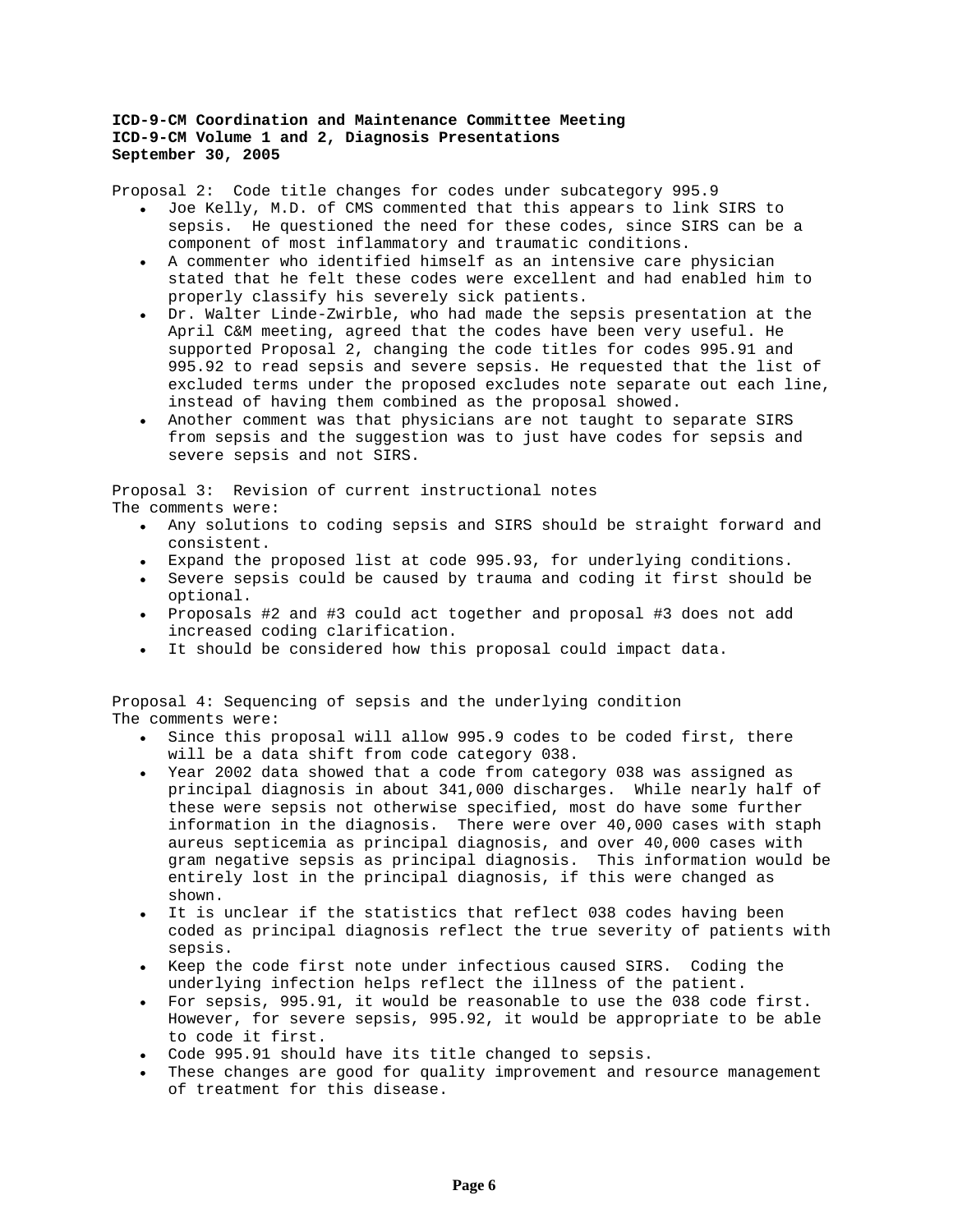- Category 995 codes need to be allowed as principal since it helps show the wide spectrum of this illness and how patients are being managed.
- Opposition to any change of sequencing for the SIRS / sepsis codes was expressed by multiple people.

Proposal 5: Sequencing of severe sepsis and the acute organ dysfunction

- There were many comments on this proposal, the majority of which were against sequencing organ dysfunction before the 995 codes.
- A specific comment was that implementing this proposal would not be in keeping with the definition of principal diagnosis.
- This proposal was based on sequencing an acute condition before the underlying cause, particularly in cases where it is life threatening.
- Several comments were made that the sequencing of acute respiratory failure has been the biggest problem with these codes due to the reimbursement factor.
- It was suggested that acute respiratory failure could be permitted as principal diagnosis, while leaving the other acute organ failures as secondary only codes. However, there was opposition from multiple people to making an exception for a single organ dysfunction.

Proposal 6: Sequencing of septic shock The comments were:

- Resource audit contracts (RACs) are going to be focusing on review of Medicare data in areas of sepsis. If the C&M process changes these rules many times, it could affect this review since the data will be inconsistent, and the reviewers will not necessarily be familiar with Medicare data. It is important to keep rules consistent from year to year.
- Multiple people opposed sequencing a symptom before a definitive diagnosis. However, it was noted that septic shock is a definitive diagnosis.
- The question was raised as to why septic shock was a symptom code. The response to this from the NCHS staff was that the septic shock code was implemented only a few years ago, and it was added under the code in which it had previously been included, which was a symptom code.
- Coding septic shock is important, clinicians recognize this, and it is more likely to be documented.
- One comment was that the big issue is the lack of documentation from physicians in this area. A response to this was that it generally will be documented if it is present.
- Dr. Walter Linde-Zwirble explained that presence of septic shock implies severe sepsis, so that the severe sepsis code does not add additional information.
- Support for coding septic shock separately, without need for an additional severe sepsis code, was expressed.

Major osseous defects

- The one comment for this proposal was to consider adding periprosthetic fracture to the code first note, since it is known that it is a major cause of this defect.
- Support for this proposal was expressed by at least one attendee.

Family history of colon polyps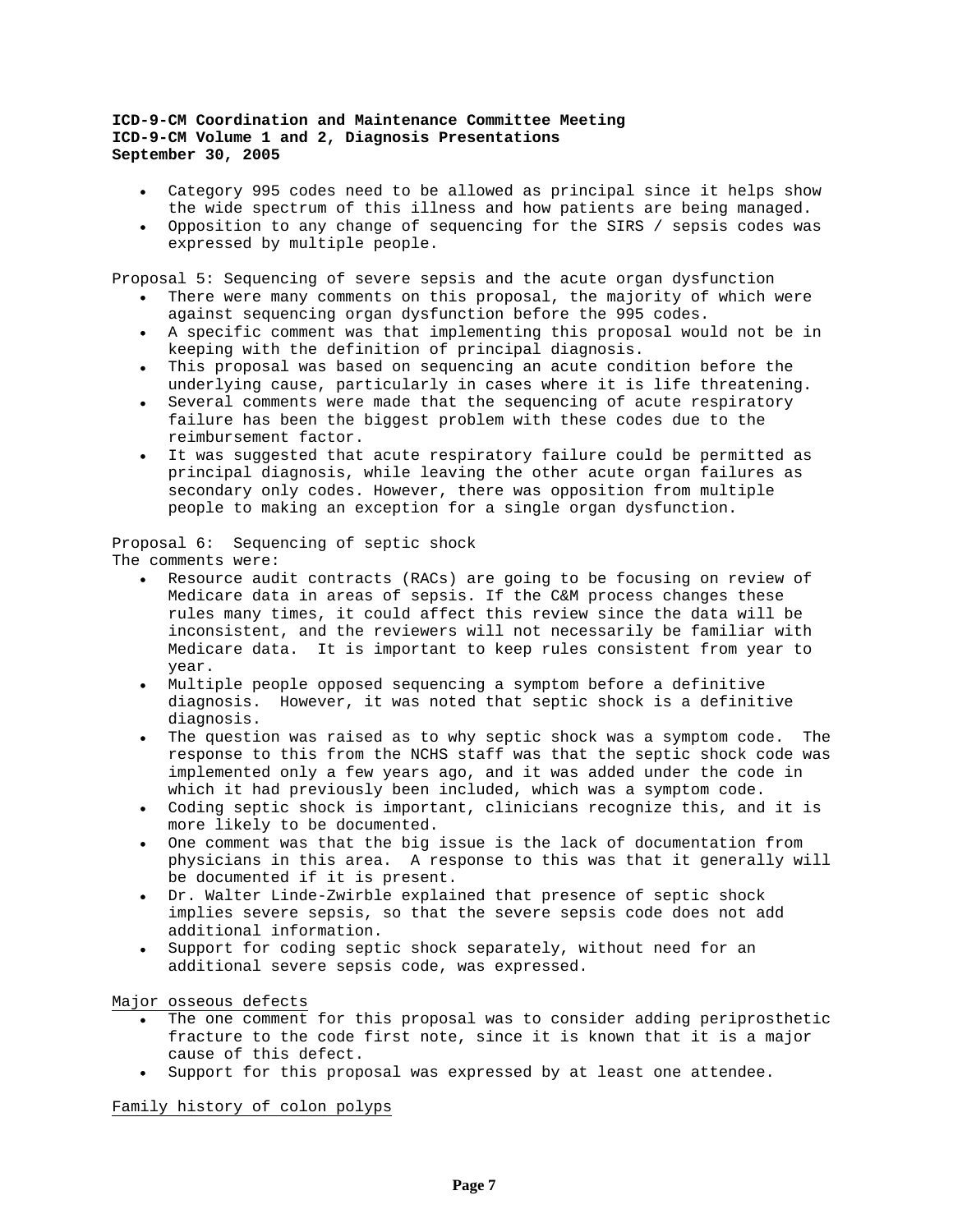- It was suggested that this code be added at V18.5, Family history of digestive disorders, rather than V19.8, Family history of other condition.
- Support for this proposal was expressed by at least one attendee.

## Takotsubo syndrome

There were no questions or comments regarding this request.

# Familial Mediterranean Fever

There were no questions or comments regarding this request.

## Central pain syndrome, postoperative pain

NCHS staff made this presentation, explaining that this was a revision to the pain proposal presented at the April C&M meeting. It brings together the suggestions made following the April presentation. The following comments were made:

- There were many comments in support of a code for postoperative pain, though there were concerns expressed by many that the code could potentially be overused or misused.
- It was suggested a code for postoperative pain only be permitted as a reason for admission code. This was not viewed as workable by others, because postoperative pain is often the reason a patient remains in the hospital, so it may be needed as a secondary diagnosis.
- Instructions for the appropriate use of the code were requested.
- The question was asked, how long should pain be deemed postoperative?
- Dr. Laura Powers, representing the American Academy of Neurology, strongly supports the new proposed code for central pain syndrome. She agreed that a code for postoperative pain is needed, but another code for chronic pain is also necessary. She questioned whether these codes should be in the nervous system chapter, or in the symptom chapter. She prefers to keep available categories in the nervous system chapter for future use.
- There were several additional comments in favor of a code for chronic pain.
- It was suggested that 5<sup>th</sup> digits for site of pain be considered for the pain codes.
- There were several comments that generalized pain is probably better in the symptoms chapter because it is a nonspecific term.

## Newborn post discharge check

The comments were:

- Consider adding "newborn 48 hour post discharge exam" as inclusion to distinguish it from the routine child/infant check. Dr. Linzer, representing the American Academy of Pediatrics, commented that the immediate post discharge period varies in number of days post discharge, so it would be inappropriate to limit it to 48 hours.
- Following Dr. Linzer's remarks there was the comment that some type of limit on the code would be helpful, even if it wasn't as specific as a set timeframe.

Attention to surgical dressings and sutures The comments were: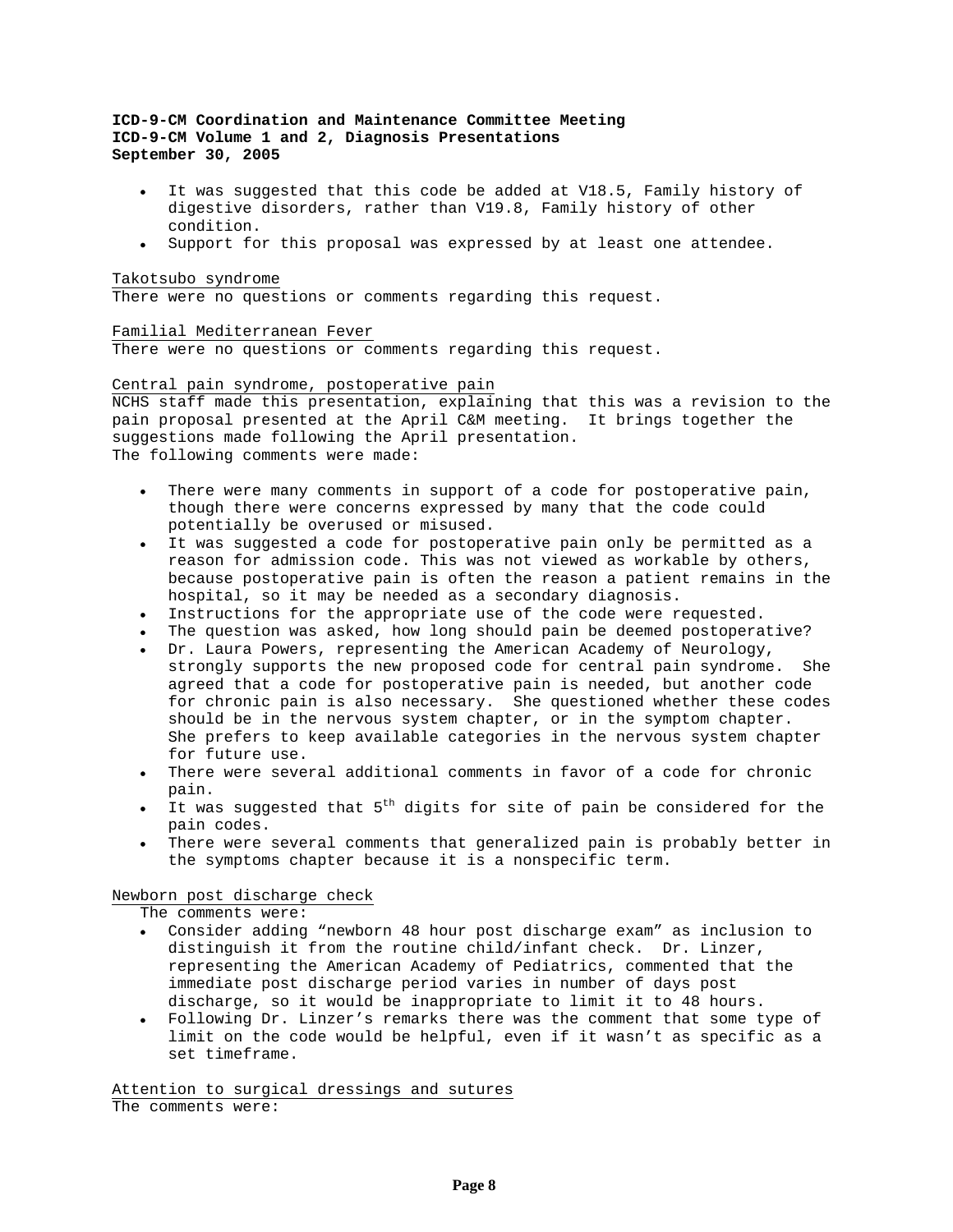- Add clarification to the code first note since this code is already in the aftercare category.
- Would removal of packing fall in these codes? What about removal of drains? The audience agreed that removal of packing would be appropriate here (V58.31), but not removal of drains.
- AHIMA representative Sue Bowman stated that AHIMA supports these proposed codes. She added that current code V58.3 is misused. She asked if the inclusion term "nonsurgical dressing change" could be added to proposed code V58.30. She was asked if she feels the code title for the code could be "nonsurgical dressing change," and allow this to be the default code. She agreed that that would be an acceptable idea, because it should be the case that the coder is aware of the type of dressing change.

## Intrauterine hypoxia and asphyxia

Proposal 1:

• Dr. Linzer, representing the American Association of Pediatrics, commented that the purpose of the proposal was to bring the terminology in the classification up to date. The old terms would remain in the index.

Proposal 2: Dr. Linzer spoke in favor of this, and all of the Intrauterine hypoxia and asphyxia proposals. There were no other comments.

Proposal 3: There were no additional comments or questions on this proposal.

Proposal 4:

- Option 1:
	- o In response to a question on whether the term "birth asphyxia" would still be indexed, NCHS staff responded that yes, it would remain indexed.
	- o Regarding what to do if the documentation does not say mild, moderate, or severe, and what is the most common, Dr. Linzer responded that mild is more common.
	- o When queried about creation of a default or an NOS code, Dr. Linzer recommended an unspecified code, but he will check with neonatology specialists.
	- o Dr. Linzer spoke in favor of option 1.

• Option 2:

o Concern was expressed that this would create a code with an overlap in meaning with the existing birth asphyxia codes. However, it was noted that the meaning is not exactly the same.

Proposal 5: There were no additional comments or questions on this proposal.

Proposal 6:

NCHS staff advised the audience that the background statement for this proposal was incorrect. The proposal is to revise the code title for 775.7 and add an inclusion term, not create a new code. The background statement has been corrected in the topic packet.

There were no comments on this proposal.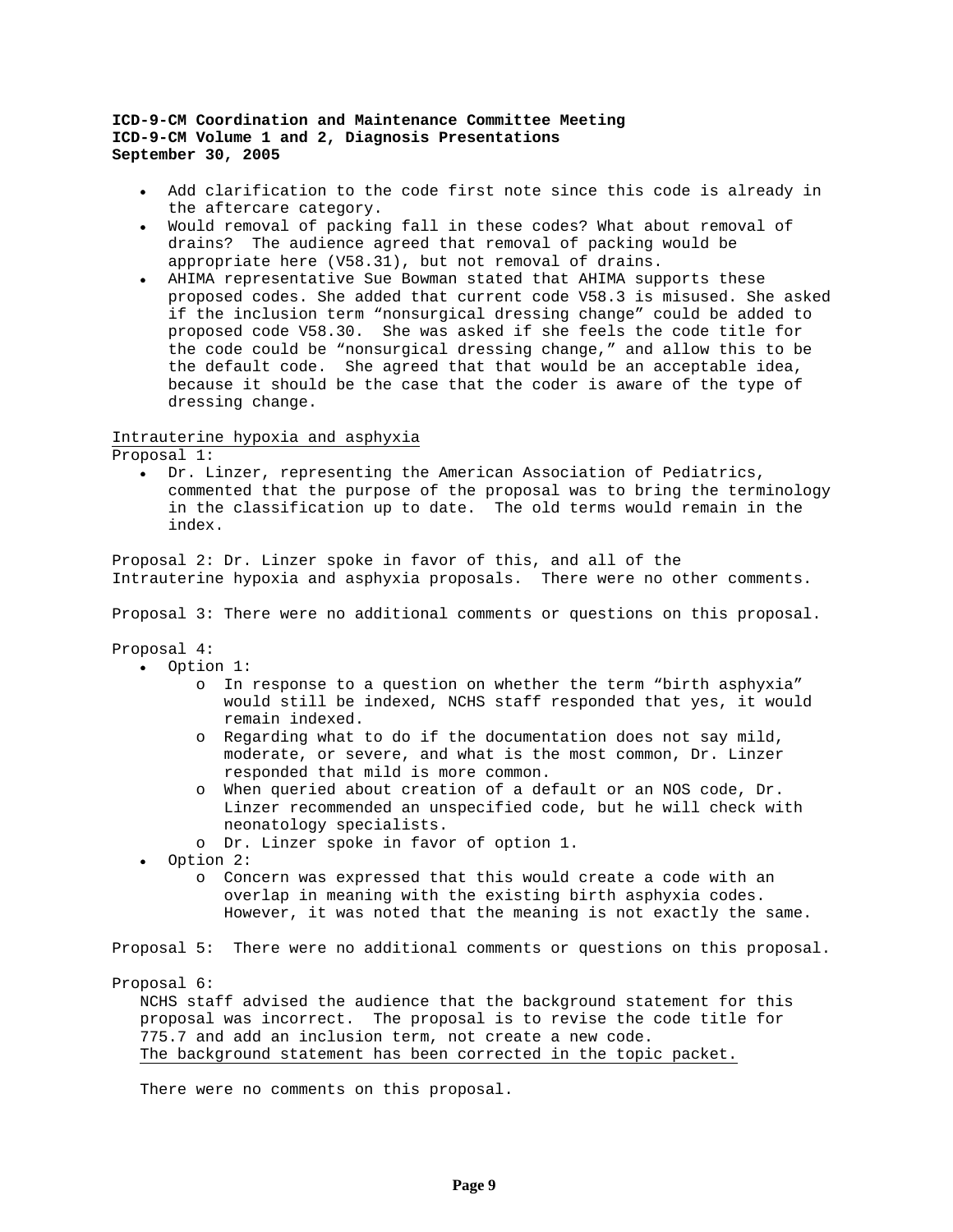## Proposal 7:

At the end of the discussion on the topic Dr. Linzer stated that the AAP recommends changing existing code titles.

## Mild cognitive impairment

John Hart Jr., M.D., representing the American Academy of Neurology, presented an overview of the clinical aspects of mild cognitive impairment. His PowerPoint presentation is provided as a separate attachment to this summary. Comments regarding the proposal included:

- Most diseases that have "mild" in the name also have a "moderate" and "severe" form of the disease; regarding whether that would be the case for cognitive impairment, Dr. Hart responded that no, moderate and severe forms of cognitive impairment would be considered dementia and Alzheimer's disease.
- Following Dr. Hart's response there were many comments expressing concern about the use of the term cognitive impairment to mean many different things. There was concern expressed that this condition may not be coded accurately due to this terminology problem.
- Dr. Hart acknowledged that the term mild cognitive impairment is not the most precise, but it is the term that has been established in the neurologic community for a specific clinical entity, so that is what the code does need to be titled.
- The question was asked whether mild cognitive impairment would be considered a late effect of CVA.
- Dr. Hart explained that it is not a vascular condition, so it should be excluded from category 438. He did add that it is often found in combination with vascular disease and mental health disorders.
- It was suggested to change the title of the proposed code to "mild cognitive impairment, so stated" to take care of the "cognitive impairment" issue.
- Dr. Hart also added that 780.93 is different, since you don't have to have memory loss to have mild cognitive impairment, and that it is not a type of amnesia.

# Dr. Hart's presentation is available on the NCHS Classification of Diseases web site.

Altered mental status

- There was agreement from the audience that this would be a useful code.
- It was requested that an inclusion term "change in mental status" be added to the code. This has been added to the proposal in the topic packet.
- Dr. Laura Powers, representing the American Academy of Neurology, clarified why there is an excludes note for altered level of consciousness in the proposal. Altered mental status is a common reason for neurology consultation, and it is not related to the level of consciousness. That is why level of consciousness (codes from subcategory 780.0) were excluded from the proposed new code.

## Hematology/Aplastic anemia/Myelofibrosis

• Following the presentation of the topic by NCHS staff, Dr. Linzer expressed support for the changes, but asked that Monocytosis and Plasmacytosis be given unique codes as the AAP had requested in a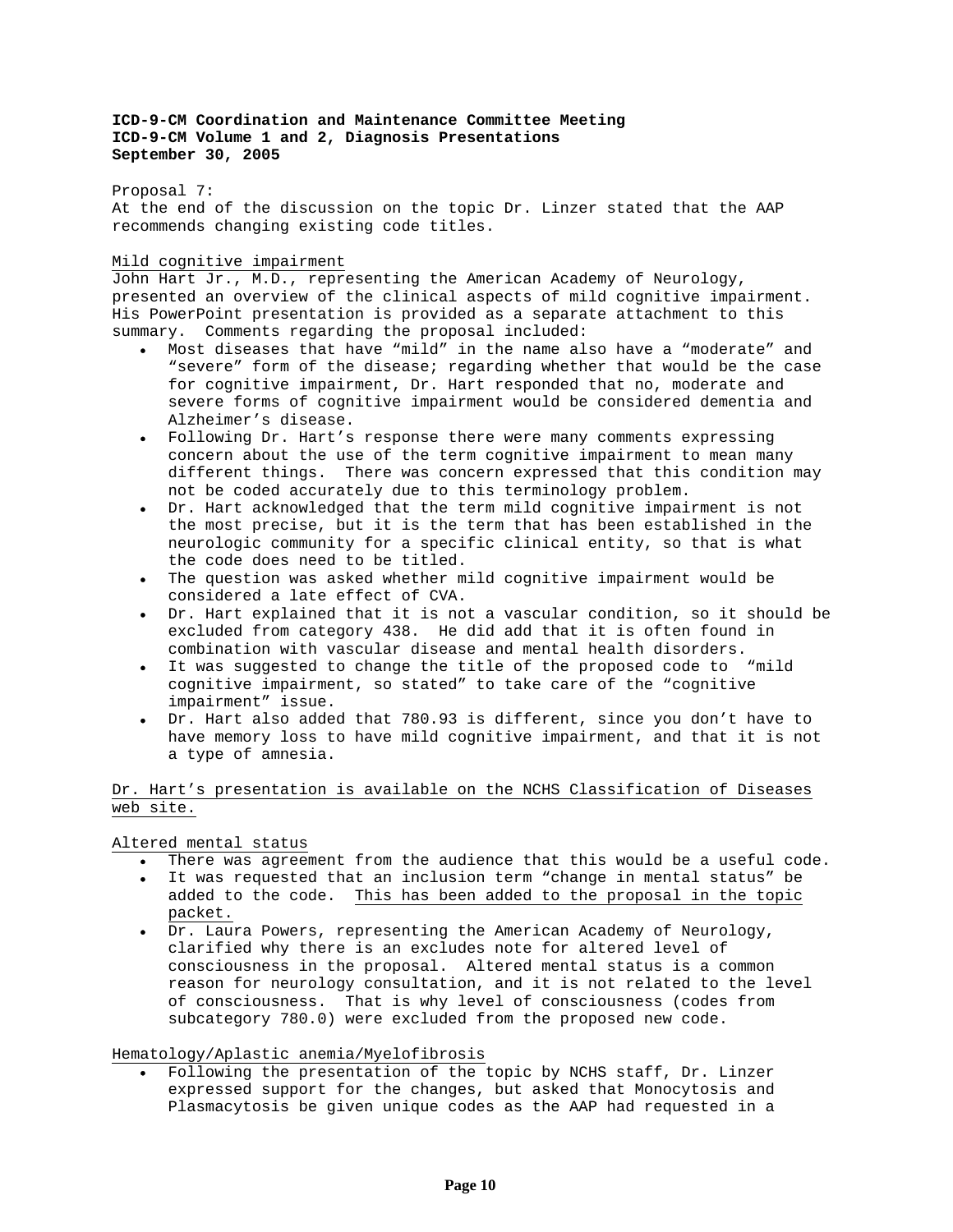comment letter for the April 2005 C&M meeting. He also asked for an excludes note, excluding the 288.5 codes from the 288.8 codes, to require coders to select a more specific code.

## Complex febrile seizure

- Dr. Laura Powers, representing the American Academy of Neurology stated the Academy agrees there is a need to have proposed code 780.32, Complex febrile seizure. However, she did not think it would be appropriate to use it as a secondary code with an epilepsy code, only for cases where the epilepsy code would not apply. She did not agree with the code first note to code first any form of epilepsy. She explained that if epilepsy is present, a code for febrile seizures is not necessary.
- In response to the question, when is a patient a complex febrile convulsion patient and when does a patient become an epilepsy patient, Dr. Linzer explained that complex febrile seizure patients are admitted and usually have a neurology consultation. It is an acute presentation, not a long term diagnosis. Epilepsy is a chronic condition.
- Dr. Linzer was also asked if it is possible to have a febrile seizure after the age of 5. He said it would be atypical with no other etiology.

### Torsion of appendix testis

- Stephanie Stitchcomb, representing the American Urologic Association (AUA) requested that the proposed codes be reordered, placing torsion of epididymis last at 608.24, as it is the least common of the conditions.
- There were several requests to add an inclusion term for tunica vaginalis to distinguish these codes from female specific codes.

Lower urinary tract symptoms

It was requested that the term Lower urinary tract symptoms (LUTS) NOS be added to the classification. This is a term frequently seen in urology records now.

#### Cervical stump prolapse

• There were no questions or comments for this proposal.

### Cytologic evidence of malignancy

There were no questions or comments for this proposal.

# Encounter for testing of male partner of habitual aborter

The comments were:

- Make sure there is a code for other genetic testing for nonprocreative management, such as testing children, and add appropriate excludes notes between the two. The audience was reminded that codes for nonprocreative genetic testing were presented in April and the appropriate excludes notes were part of that proposal.
- A request that the code titles be modified to read more logically.

#### Estrogen receptor status

• There were no questions or comments on this proposal.